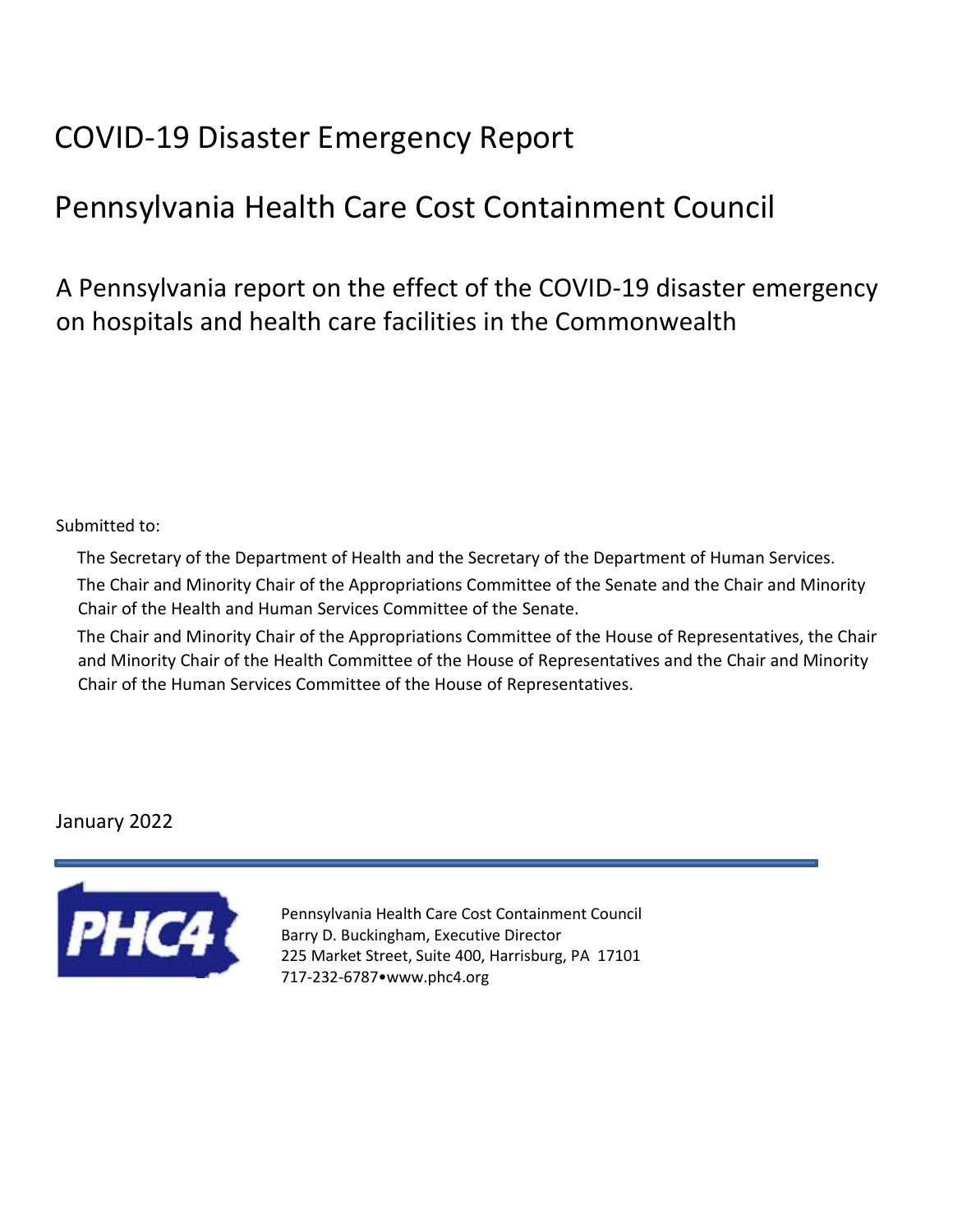# **COVID-19 DISASTER EMERGENCY REPORT**

## **Introduction and Key Findings**

The Pennsylvania Health Care Cost Containment Council (PHC4) has issued this report to provide data on the effect of the COVID-19 disaster emergency on Pennsylvania hospitals and health care facilities. As directed by Act 15 of 2020, this report represents the fifth installment in a series that will be updated for one year following the termination of the COVID-19 disaster emergency. In completing this report, PHC4 aggregated data related to third quarter of 2021 COVID-19 expenses and lost revenue as reported by hospitals and health systems in the Commonwealth.

Pennsylvania hospitals and health systems reported **\$214,055,540** in COVID-19 related expenses and revenue losses for the period July 2021 – September 2021. These expenses and revenue losses were attributable to coronavirus and used to prevent, prepare for, and respond to the coronavirus pandemic. Total COVID-19 related expenses and lost revenue reported by Pennsylvania hospitals and health systems through September 2021 (Jan 2020-September 2021) were **\$6,925,269,148** (See table).

Specific breakdowns for the Q3 (July 2021 – September 2021) period include:

- Staffing Expenses: **\$47,252,990**
- Testing Expenses: **\$14,853,326**
- Supplies & Equipment Expenses: **\$32,136,071**
- Construction Expenses: **\$75,549**
- Housing Care Expenses: **\$57,000**
- Other Expenses**: \$58,423,737**
- Revenue Loss: **\$61,256,866**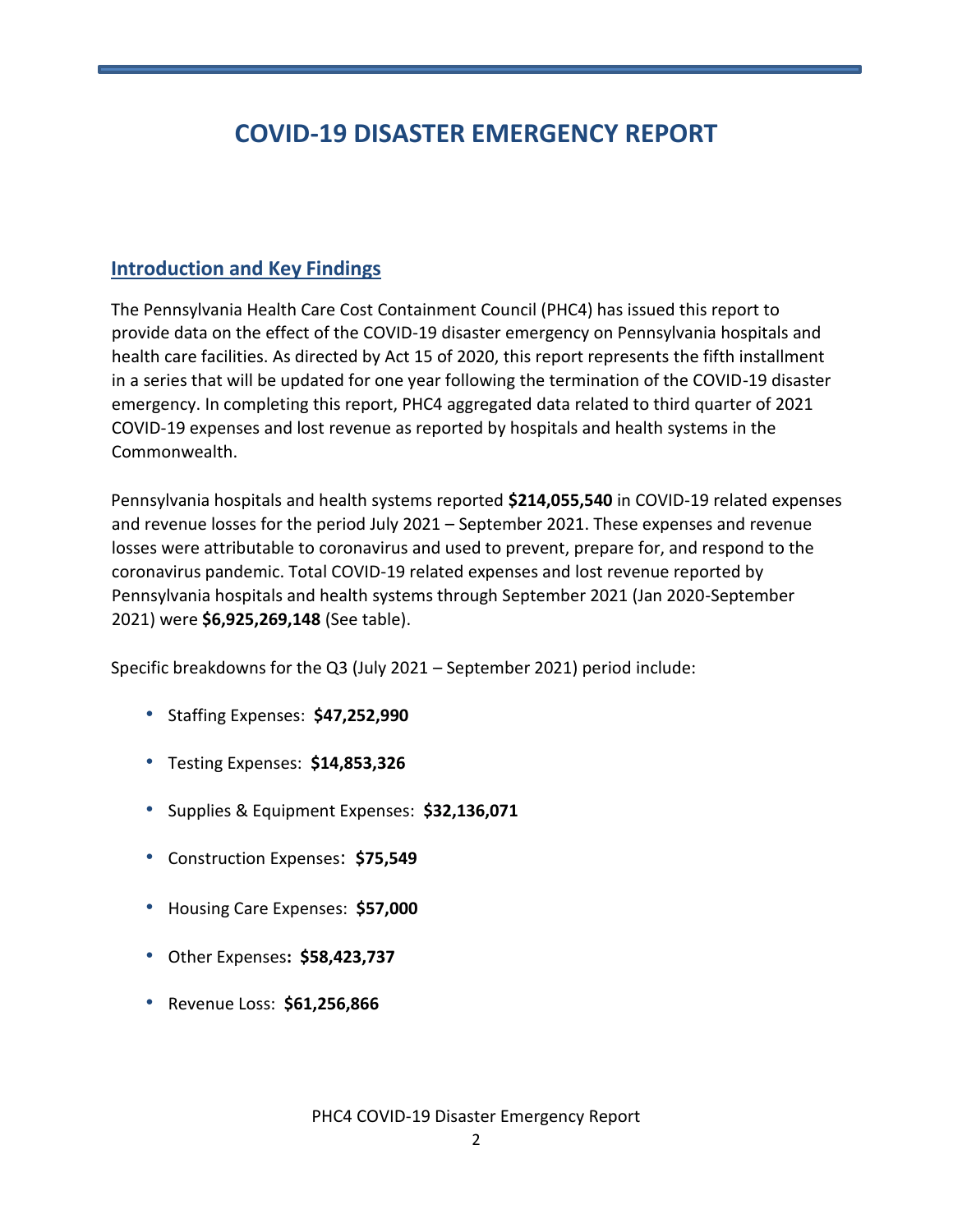This report reflects COVID-19 expenses and lost revenue as directed by Act 15 of 2020. This report does not reflect emergency funding provided under federal or state laws, including the Coronavirus Preparedness and Response Supplemental Appropriations Act, the Families First Coronavirus Response Act, the Coronavirus Aid, Relief, and Economic Security Act (CARES Act), or the Paycheck Protection Program and Health Care Enhancement Act.

#### **Background and Process**

As directed by Act 15 of 2020, the Pennsylvania Health Care Cost Containment Council (PHC4) shall prepare a report to provide Pennsylvania data on the effect of the COVID-19 disaster emergency on hospitals and health care facilities in this Commonwealth by aggregating data related to COVID-19 expenses and lost revenue reported by hospitals and health care facilities in order to qualify for Federal and State assistance. The report shall include the following data points if available:

- Increased costs related to provider and staff training, including training on pandemic preparedness plans and the use of telemedicine.
- Increased staffing costs.
- Costs related to COVID-19 testing.
- Costs associated with sourcing and purchasing additional supplies and equipment.
- Costs associated with setting up emergency operations centers, including construction and retrofitting facilities to provide separate screening and security areas.
- Costs associated with providing housing and care for patients who do not require hospitalization but do not have housing in order to prevent spread of COVID-19.
- Loss of revenues due to suspension of elective services not related to COVID-19.
- Other data points required to be reported by hospitals or health care facilities to the Federal government or State government to receive COVID-19 assistance.

The report shall be submitted to the following:

- The Secretary of the Department of Health and the Secretary of the Department of Human Services.
- The Chair and Minority Chair of the Appropriations Committee of the Senate and the Chair and Minority Chair of the Health and Human Services Committee of the Senate.

PHC4 COVID-19 Disaster Emergency Report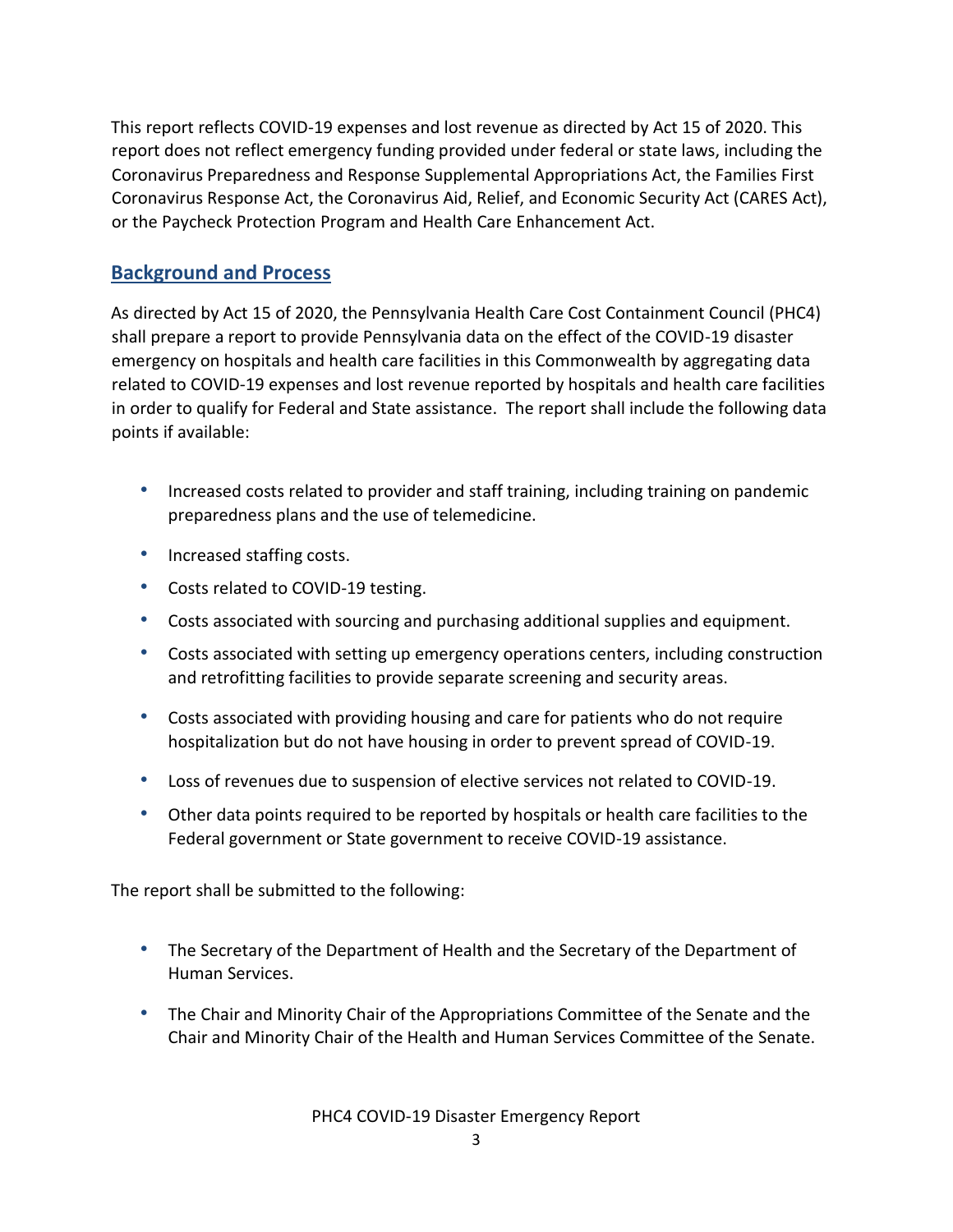• The Chair and Minority Chair of the Appropriations Committee of the House of Representatives, the Chair and Minority Chair of the Health Committee of the House of Representatives and the Chair and Minority Chair of the Human Services Committee of the House of Representatives.

The initial report was issued by the council January 15, 2021, and will be updated quarterly thereafter for one year following the termination of the COVID-19 disaster emergency under section 7301(c) (relating to general authority of Governor).

The PHC4, working in cooperation with the Hospital and Healthsystem Association of Pennsylvania (HAP), and input from their chief financial officer advisory group, developed a survey tool to collect COVID-19 expenses and revenue loss related data to satisfy requirements of Act 15 of 2020.

Independent hospitals and health care systems were asked to complete a COVID-19 survey for quarterly data and submit it to PHC4. Hospitals and health care systems were permitted to report as a system or individual hospital. Sixty-five percent responded to the third quarter 2021 COVID-19 survey.

# **COVID-19 Disaster Emergency Report Data Findings**

Hospitals and health systems reported their July 2021 – September 2021 (Q3 2021) COVID-19 related expenses and revenue losses that were attributable to coronavirus and used to prevent, prepare for and respond to coronavirus. Submissions included health care systems and independent hospitals that may include all system hospitals, ambulatory surgery centers, physicians' practices, etc. The accuracy of the data is the responsibility of each hospital or health system respondent.

As part of this analysis, PHC4 also examined data from its hospital discharge database and compared the number of quarterly inpatient discharges and outpatient visits from Pennsylvania's general acute care hospitals (GAC) and ambulatory surgery centers (ASC) during 2021 to 2019. The results show decreases for inpatient hospitalizations continue but outpatient visits increased between the time frames.

*Staffing Expenses***:** COVID-19 related increased staffing and labor costs (salaries and benefits); expenses related to acquiring additional staff resources to expand or preserve care delivery and staffing emergency operation centers. Includes costs related to COVID-19 provider and staff training, (e.g., training on pandemic preparedness plans and the use of telemedicine), as well as temporarys housing for staff.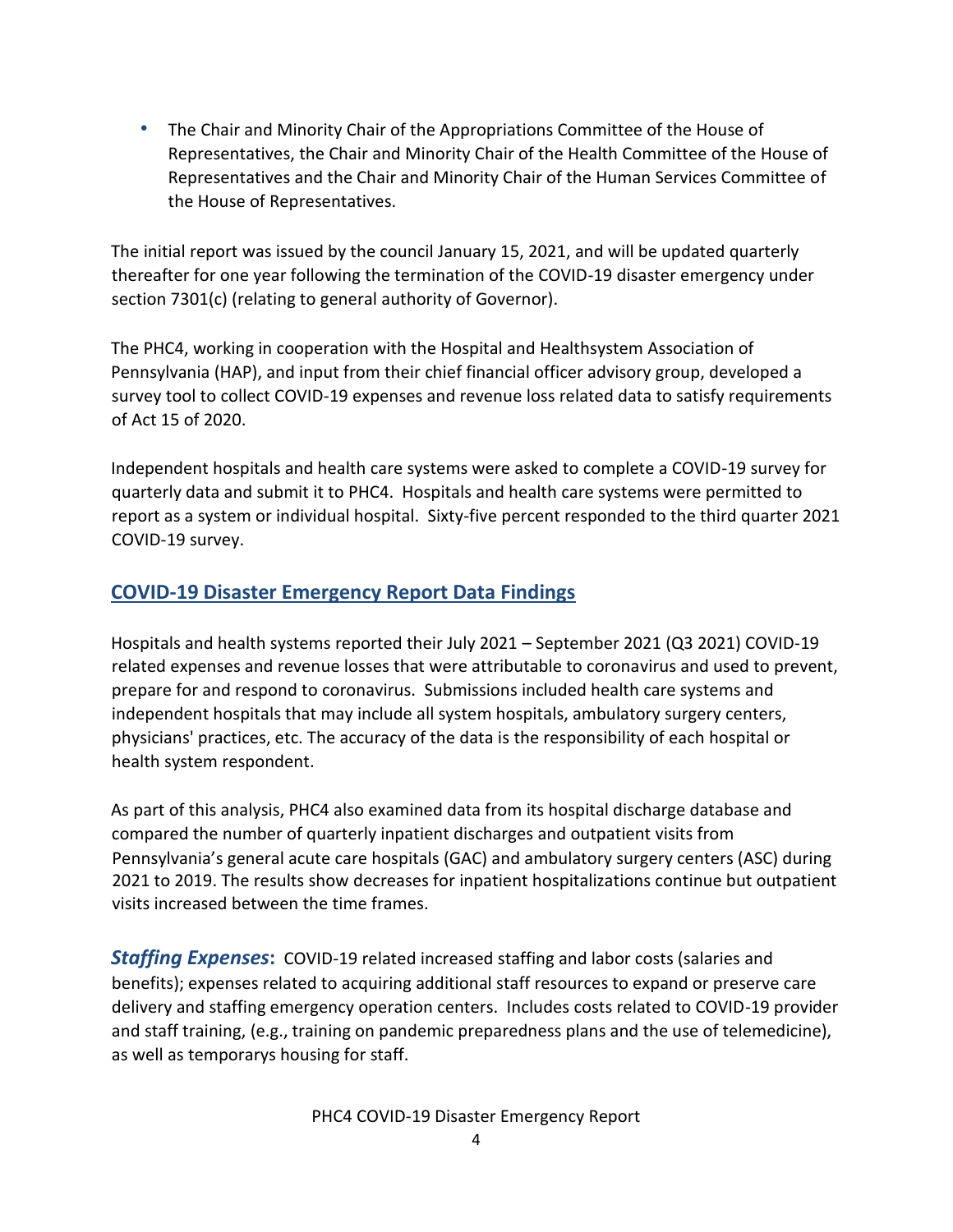Total COVID-19 related staffing expenses for Q3 2021 reported by Pennsylvania hospitals and health systems were **\$47,252,990** (See table).

**Testing Expenses:** costs related to COVID-19 testing, including costs incurred from commercial lab services.

 Total COVID-19 related testing expenses for Q3 2021 reported by Pennsylvania hospitals and health systems were **\$14,853,326** (See table).

*Supplies & Equipment Expenses:* COVID-19 related costs associated with sourcing and purchasing additional supplies and equipment; such as, PPE and computer hardware or software related to preventing, preparing for, and responding to COVID-19, and may include temporary tents.

 Total COVID-19 related supplies & equipment expenses for Q3 2021 reported by Pennsylvania hospitals and health systems were **\$32,136,071** (See table).

**Construction Expenses:** COVID-19 related costs associated with setting up emergency operation centers, including, but not limited to, construction and retrofitting facilities to provide separate screening and security areas.

 Total COVID-19 related construction expenses for Q3 2021 reported by Pennsylvania hospitals and health systems were **\$75,549** (See table).

*Housing Care Expenses:*COVID-19 related costs associated with providing housing and care for patients who do not require hospitalization but do not have housing in order to prevent the spread of COVID-19.

 Total COVID-19 related housing care expenses for Q3 2021 reported by Pennsylvania hospitals and health systems were **\$57,000** (See table).

*Other Expenses:*other COVID-19 related expenses required to be reported to the Federal or State government to receive COVID-19 assistance; may include e.g., consulting to comply with Federal Emergency Management Agency (FEMA) and other federal regulations, workers comp and other negative financial consequences to prevent, prepare and respond to COVID-19.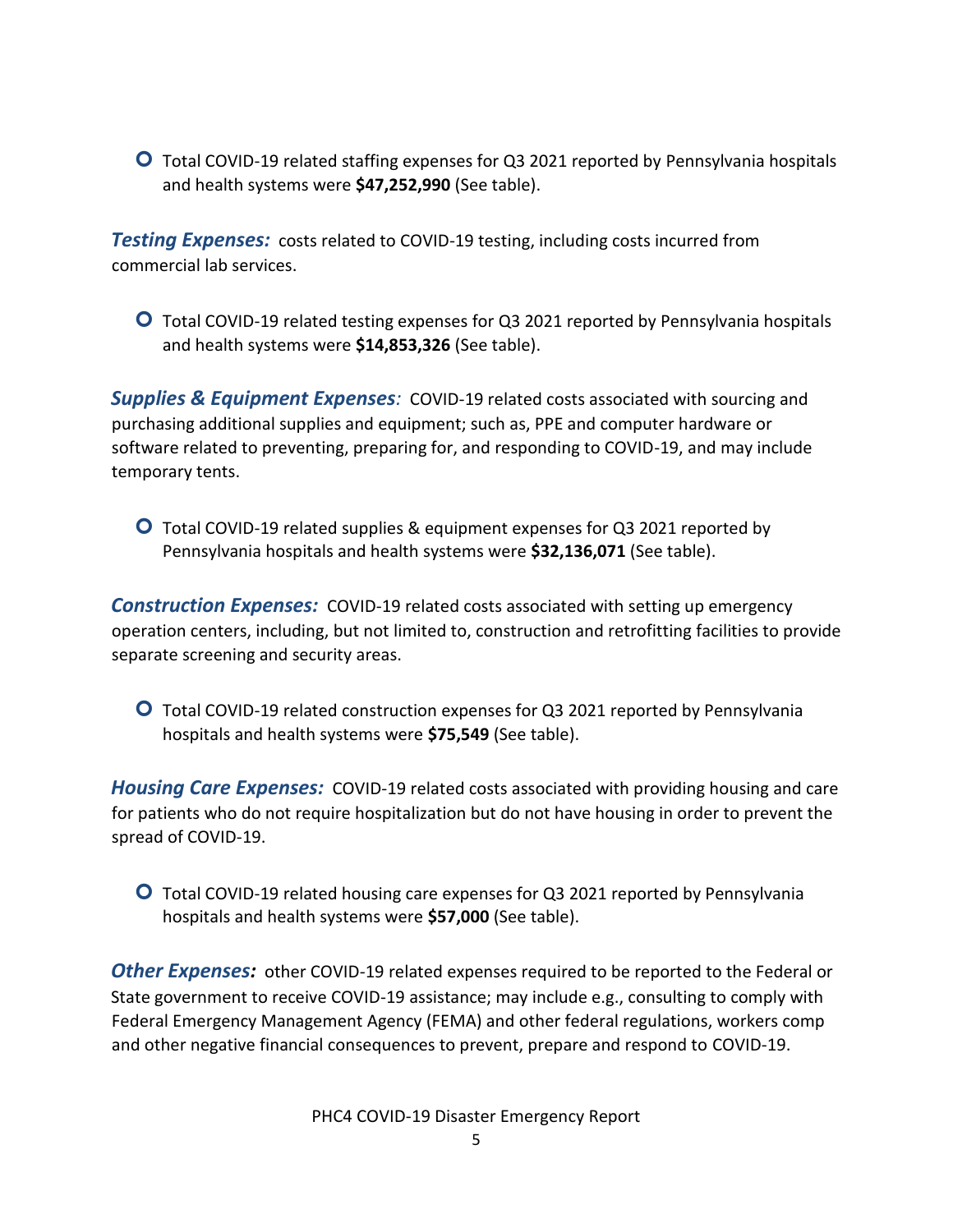Total COVID-19 related other expenses for Q3 2021 reported by Pennsylvania hospitals and health systems were **\$58,423,737** (See table).

**Revenue Loss:** loss of revenue amount due to suspension of elective services and decreases in non-elective/emergent services not related to COVID-19; such as fewer outpatient visits, canceled elective procedures or services, or increased uncompensated care. It does not need to be specific to providing care for possible or actual coronavirus patients, but the lost revenue due to coronavirus.

 Total COVID-19 related revenue lost for Q3 2021 reported by Pennsylvania hospitals and health systems were **\$61,256,866** (See table).

*Total COVID-19 Related Expenses & Revenue Loss:*total COVID-19 related expenses and lost revenue reported by Pennsylvania hospitals and health systems for Q3 2021 amounted to **\$214,055,540** (See table). Total COVID-19 related expenses and lost revenue reported by Pennsylvania hospitals and health systems through September 2021 is **\$6,925,269,148** (see table).

|                                             |               | ັ               |                | . .           |               |                |                |                 |
|---------------------------------------------|---------------|-----------------|----------------|---------------|---------------|----------------|----------------|-----------------|
| <b>Expense &amp;</b><br><b>Revenue Loss</b> |               | 2020            |                |               |               |                |                |                 |
|                                             | Q1            | Q <sub>2</sub>  | Q <sub>3</sub> | Q4            | Q1            | Q <sub>2</sub> | Q <sub>3</sub> | <b>Total</b>    |
| <b>Staffing</b>                             | \$33,077,000  | \$282,451,895   | \$70,528,527   | \$112,931,170 | \$158,947,984 | \$89,804,328   | \$47,252,990   | \$794,993,894   |
| <b>Testing</b>                              | \$3,127,414   | \$35,660,806    | \$42,642,924   | \$95,956,759  | \$50,227,464  | \$22,008,314   | \$14,853,326   | \$264,477,008   |
| <b>Supplies &amp; Equipment</b>             | \$40,479,371  | \$150,810,228   | \$76,055,474   | \$97,370,185  | \$77,391,904  | \$50,173,821   | \$32,136,071   | \$524,417,054   |
| <b>Construction</b>                         | \$4,457,579   | \$13,354,673    | \$3,702,951    | \$3,642,363   | \$2,244,021   | \$154,171      | \$75,549       | \$27,631,307    |
| <b>Housing Care</b>                         | \$127,775     | \$400,924       | \$14,893       | \$6,854,430   | \$500,264     | \$25,207       | \$57,000       | \$7,980,494     |
| Other                                       | \$12,549,062  | \$55,545,275    | \$24,002,509   | \$99,289,277  | \$55,043,880  | \$41,251,373   | \$58,423,737   | \$346,105,113   |
| <b>Revenue Loss</b>                         | \$419,752,289 | \$3,388,372,995 | \$395,771,099  | \$119,968,024 | \$292,368,931 | \$90,174,074   | \$61,256,866   | \$4,959,664,279 |
| <b>Statewide</b>                            | \$513,570,491 | \$3,926,596,796 | \$612,718,378  | \$728,012,208 | \$636,724,447 | \$293,591,289  | \$214,055,540  | \$6,925,269,148 |

### **PHC4 COVID-19 Disaster Emergency - Expenses & Revenue Loss Survey**

#### **Summary Report (Due to rounding, numbers may not add up precisely to the totals provided)**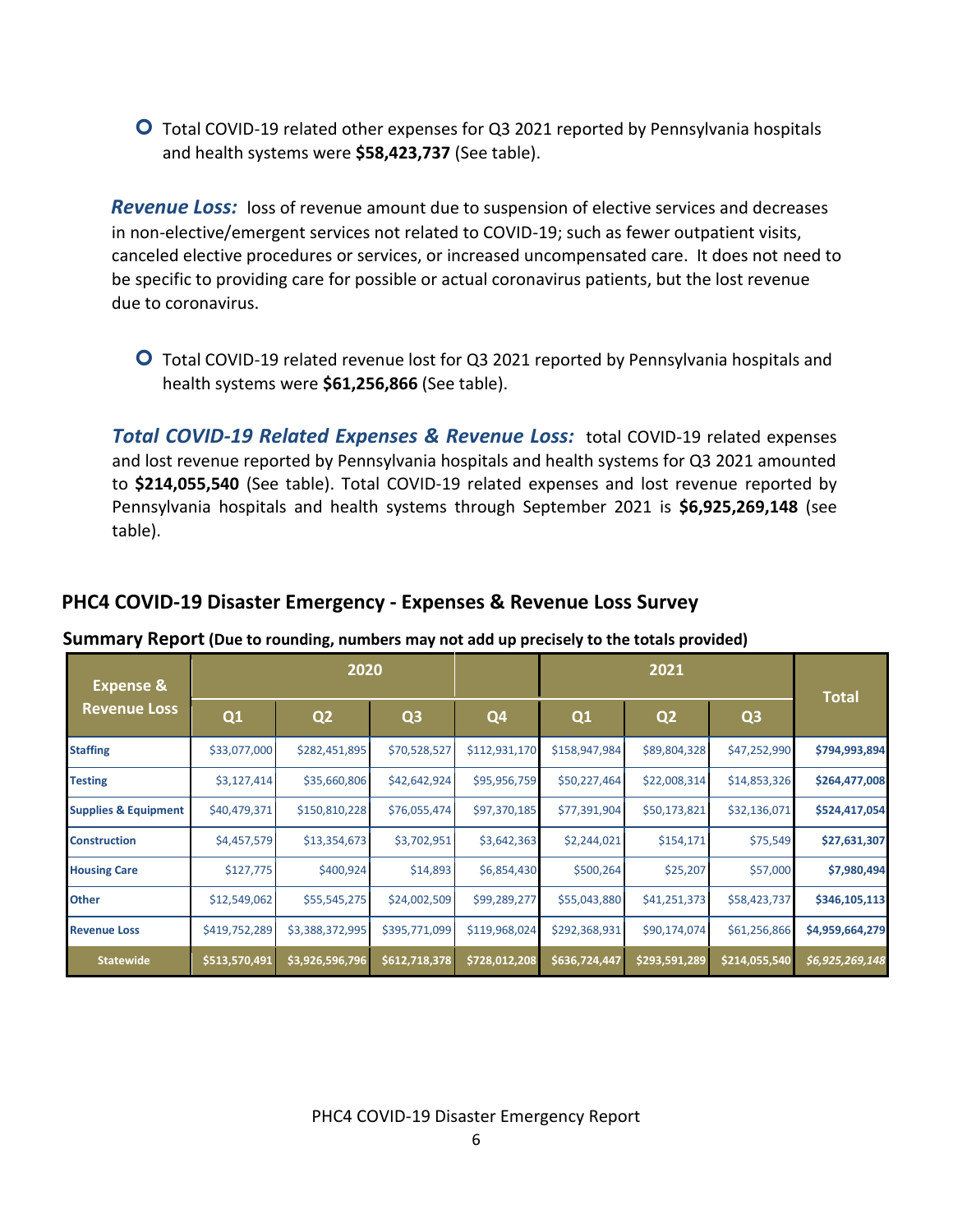

**Categorized By Quarter** 



#### **Categorized By Expenses & Revenue Loss**

## **Total Discharges & Visits**

| <b>Facility Type</b>               | 2021    |                | 2020    |                |                |                |              | 2019    |                |                |                |              |
|------------------------------------|---------|----------------|---------|----------------|----------------|----------------|--------------|---------|----------------|----------------|----------------|--------------|
|                                    | Q1      | Q <sub>2</sub> | Q1      | Q <sub>2</sub> | Q <sub>3</sub> | Q <sub>4</sub> | <b>Total</b> | Q1      | Q <sub>2</sub> | Q <sub>3</sub> | Q <sub>4</sub> | <b>Total</b> |
| <b>GAC Hospitals</b><br>Inpatient  | 353,293 | 370,932        | 371,999 | 310,319        | 361,151        | 365,976        | 1,409,445    | 392,945 | 391,132        | 383,300        | 383,518        | 1,550,895    |
| <b>GAC Hospitals</b><br>Outpatient | 803,283 | 879,221        | 695,855 | 525,366        | 733,907        | 732,062        | 2,687,190    | 686,598 | 713,881        | 722,332        | 733,401        | 2,856,212    |
| <b>ASCs</b>                        | 240,630 | 266,239        | 229,956 | 123,675        | 251,049        | 254,817        | 859,497      | 246,317 | 264,697        | 254,847        | 264,287        | 1,030,148    |

PHC4 COVID-19 Disaster Emergency Report